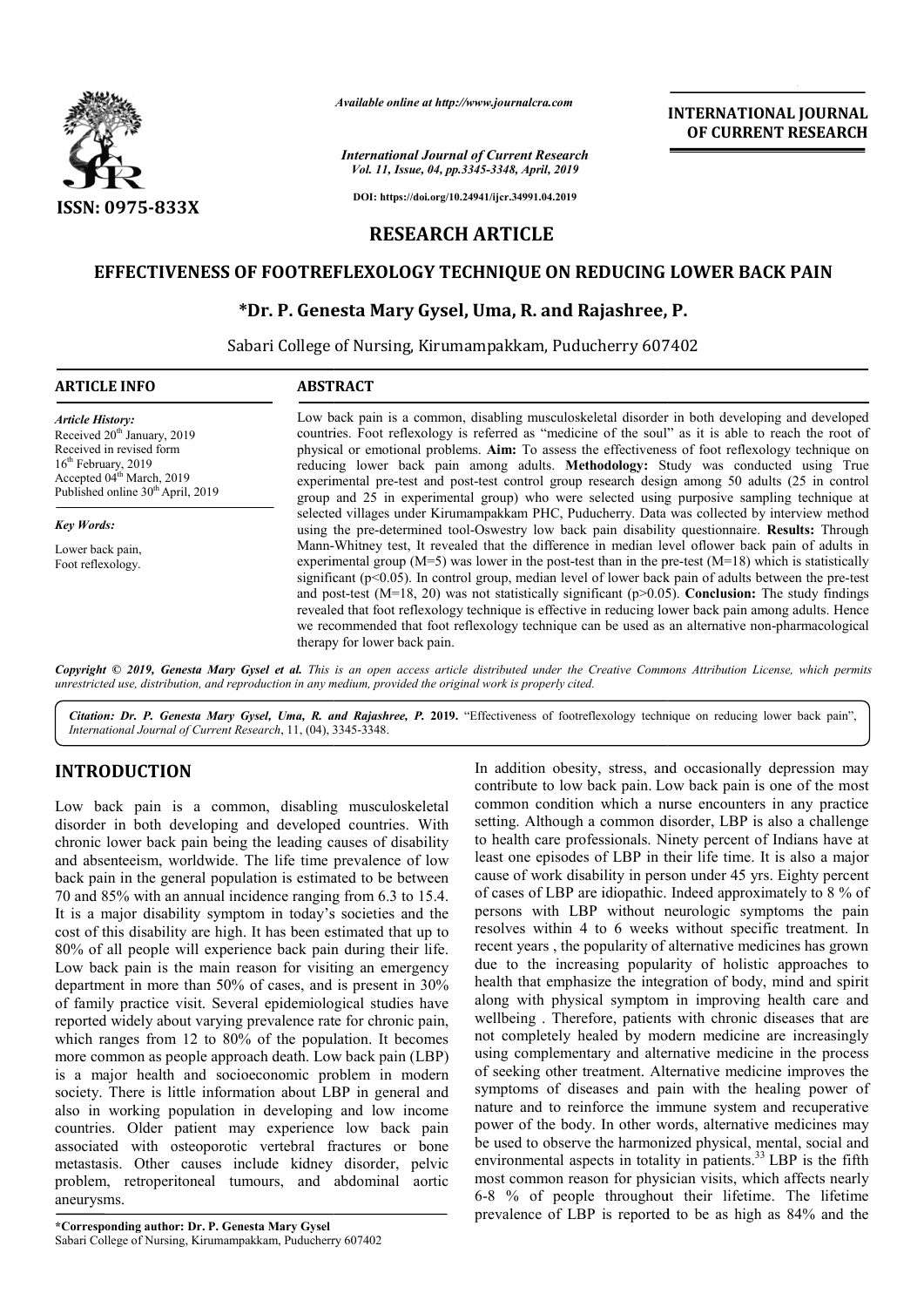prevalence of chronic LBP is about 23% with 11-12% of the population being disabled by low back pain.

**Bruna Hoffmann de Oliveira et al., (2017)** evaluated a study on footreflexotherapy induces analgesia in elderly individuals with low back pain. The design used for the study is Randomized, controlled pilot study. Participants were randomly assigned to 2 groups: individuals submitted to conventional foot reflexology (control group) or foot reflexotherapy (RT, intervention group) for a period of 5 weeks. Questionnaires on pain and disability (visual analogue scale [VAS] and Roland-Morris Disability Questionnaire [RMDQ]), heart rate variability, and orthostatic balance and baropodometric analysis were assessed at two intervals: before and after intervention. RT group showed statistically significant differences when compared to control group in the following parameters: decrease in VAS scores for pain throughout the study, decrease in parasympathetic activity, and improvement in RMDQ scores.

**Mateusz W Romanowski** *et al***., (2016)** evaluated the foot reflexology and itseffects on low back pain and functional capacity of pregnant women. A woman, aged 28, with low back pain went under foot reflexology treatment which consisted of specific techniques: appropriate pressure, combination of lengthening movements, movements in intermuscular grooves, anchor and stretch technique, releasing muscle adhesions. There were twelve 30-minutes sessions in total. Questionnaires were used for the assessment of patient: Modified Roland-Morris Disability Questionnaire (RDQ), Modified Oswestry Low Back Pain Disability Index (ODI), Quebec Back Pain Disability Scale (QBPD), and The Numeric Rating Scale (NRS). In all parameters there was improvement: (RDQ), (ODI), (QBPD), and (NRS). A positive effect of foot reflexology on low back pain and functional capacity in pregnant women was noticed.

## **Objectives**

- 1. To assess the level of lower back pain among adults.
- 2. To evaluate the effectiveness of foot reflexology technique on reducing lower back pain among adults.
- 3. To associate the pre-test level of lower back pain with demographic variables and clinical variables.

### **METHODS**

The study design was experimental. It was conducted in Moorthikuppam and Mathikrishnapuram as selected villages under Kirumampakkam Primary health centre, Puducherry. Adults aged between 25 to 59 years with lower back pain from Moorthikuppam village were considered to be experimental group, whereas Mathikrishnapuram village adults were taken as control group for this study. Using sampling technique, a sample size of 50 adults were selected. Among them 25 were selected for experimental group and 25 were selected for control group. The sample were selected using purposive sampling technique. The instrument used in this study was Oswestry low back pain disability questionnaire and the scoring interpretation was 0% to 20%: Minimal disability, 21%-40%: Moderate disability,41%-60%, Severe disability 61%-80%, Crippled &81%-100%: Bed bound. The instrument was tested and validated by experts .The study was conducted after the approval by college research and ethics committee, Formal permission was obtained from Medical Officer in

Primary Health Centre, Kirumampakkam through Director of Medical Superintend, Health and Family Welfare and oral consent was obtained from Village Leader of Moorthikuppam and Mathikrishnapuram under Kirumampakkam, PHC, respectively. Subjects were explained about the purpose and need of the study, and assured confidentiality throughout the study. Descriptive and Inferential statistics were used to analyze data.

## **RESULTS**

Regarding demographic variables ,age wise majority of adults belongs to 8(32%) in control group were in the age group of 55 years and above, and in experimental group, majority of adults belongs to 55years and above 11(44%). In relation to sex in both control group and experimental group, majority of adults belongs to female sex 21(84%). Regarding education in control group majority of the adult belongs to illiterate and middle school 10(40%) and in experimental group, majority of adults belongs to primary school certificate 10(40%). In view of occupation, in control group majority of the adult 14(56%) belongs to unskilled worker and in experimental group, majority of adults belongs unemployed 12(48%). In terms of nature of work in both control group and experimental group majority of the adult belongs to sedentary workers 18(72%), 16 (64%) respectively.

Both in control and experimental group majority of adults belongs to family income per month of Rs 2001-6000. 24(96%) and 18(72%) respectively. With regard to the residence in both control and experimental group 100% and 96% adults are living in rural respectively. In terms of religion in both control group and experimental group majority of the adult belongs to Hindu 24(94%) and 25(100%) respectively. In view of type of family both control group and experimental group majority of the adult belongs to nuclear family 25(100%) and 14 (54%) respectively. Towards the clinical variables of research sample. It reveals the history of lower back pain majority of adults have positive history of 25 (100%) and 23 (92%) both in control and experimental group respectively. In terms of the duration of illness both in control group and experimental group majority of the adult belongs to more than 2 years 12(48%) and 10(40%) respectively. Regarding consultation with doctor, in control group 12(48%) of adults consulted doctor and in experimental group 16(64%) of adults consulted doctor. In views of the practice of any alternative medicines for reducing lower back pain, both in control and experimental group majority of adults 23 (92%) said no.

In view of past medical illness, in control group 17(68%) of adults did not had any past medical illness and in experimental group majority of adults 14 (56%) didn't had past medical illness. With regards to the intake of analgesics or steroid both in control and experimental group majority of adults 15(60%) and 22(88%) said no to intake of analgesic or steroids. Regarding, history of past surgery within 6 months all the adults (100%) responded no both in control and experimental group. In regards to history of accident for past 6 months majority of the adults answered no both in control and experimental group 23(92%) and 24(96%) respectively. In term of habit of doing exercise, majority of adults both in control and experimental group reported no 25(100%) and 24(96%) respectively.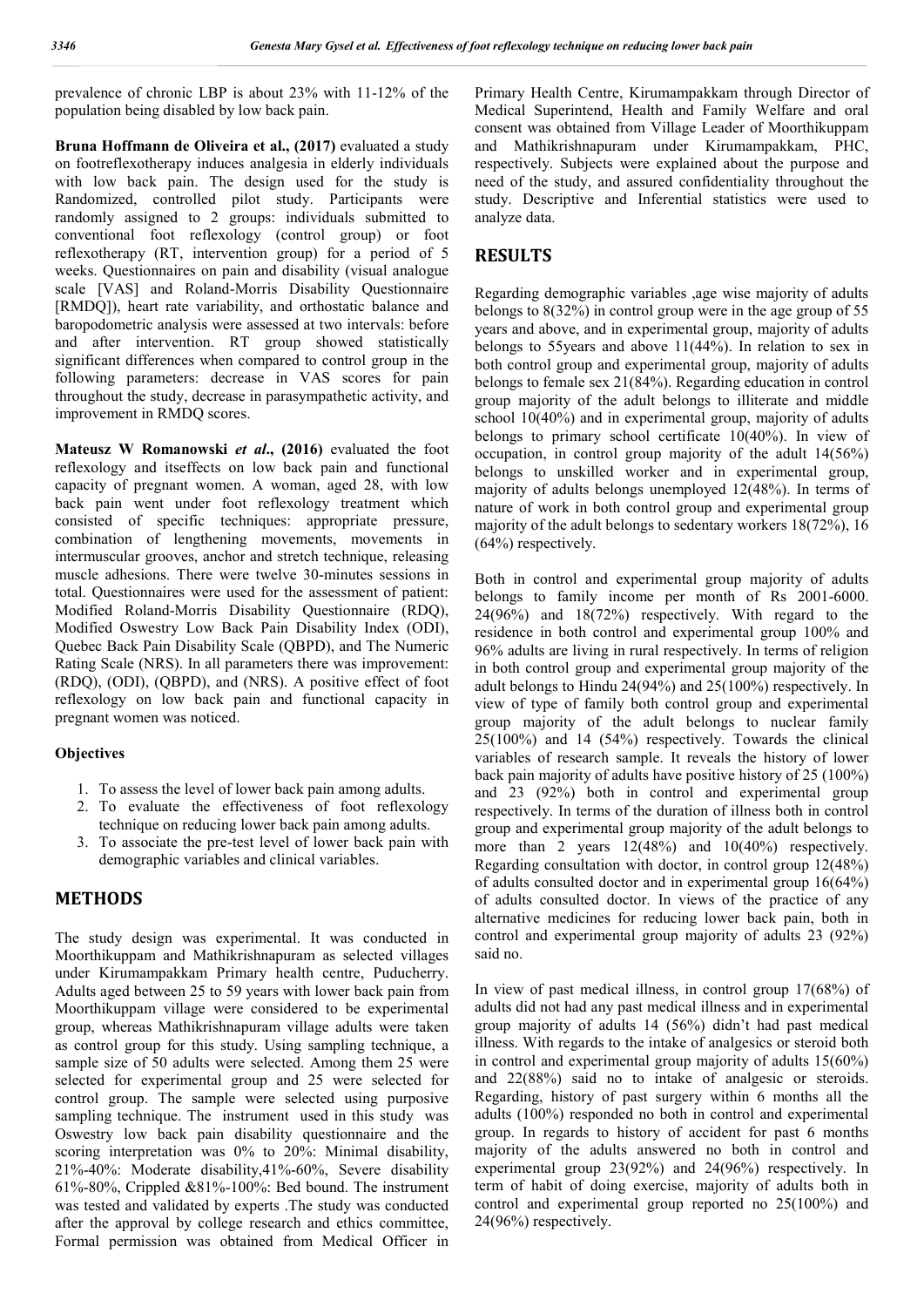#### **Pain among Adults**

**Table 1. Comparison of pre-test and post-test level of lower back pain among adults**

| Level of Lower Back | Pre-test |               |          |               | Post-test |               |         |               |  |
|---------------------|----------|---------------|----------|---------------|-----------|---------------|---------|---------------|--|
|                     | ExpGrp   |               | Con Grp  |               | ExpGrp    |               | Con Grp |               |  |
| Pain                | n        | $\frac{0}{0}$ | N        | $\frac{0}{0}$ | n         | $\frac{0}{0}$ | N       | $\frac{0}{0}$ |  |
| Mild disability     |          | $0.0\%$       | $\theta$ | $0.0\%$       | 24        | 96.0%         |         | $0.0\%$       |  |
| Moderate disability | 20       | 80.0%         | 19       | 76.0%         |           | $4.0\%$       | 14      | 56.0%         |  |
| Severe disability   |          | 16.0%         |          | 20.0%         | $\theta$  | $0.0\%$       | 10      | 40.0%         |  |
| Crippled            |          | 4.0%          |          | $4.0\%$       | $\theta$  | $0.0\%$       |         | $4.0\%$       |  |
| Total               | 25       | 100%          | 25       | 100%          | 25        | 100%          | 25      | 100%          |  |

**Table 2. Effectiveness of foot reflexology technique on reducing lower back pain among adults**

|                    |       | Pre-test |       |       | Post-test |       |       | U-         |  |
|--------------------|-------|----------|-------|-------|-----------|-------|-------|------------|--|
| Group              | Mean  | Median   | SD    | Mean  | Median    | SD    | value | p-value    |  |
| Experimental Group | 18.28 | 18       | 5.038 | 4.96  |           | 3.102 | 328   | $< 0.001*$ |  |
| Control Group      | 18.04 | 18       | 5.443 | 19.68 | 20        | 5.194 | 10    | 0.016      |  |

\*Significant at the level of p<0.05.

#### **Table 3. Effectiveness of foot reflexology technique on reducing lower back pain among adults**

| Sl. No | Demographic variables        |                 |       | LBP scores      | KW/ MW test          | p-value |           |
|--------|------------------------------|-----------------|-------|-----------------|----------------------|---------|-----------|
|        |                              | $\mathbf n$     | Mean  | Median          | SD                   |         |           |
| 1      | Age                          |                 |       |                 |                      |         |           |
|        | $25-34$ years                | $\tau$          | 17    | 19              | 4.62                 |         | 0.2323    |
|        | 35-44 years                  | 10              | 16.1  | 15.5            | 2.81                 | 4.2852  |           |
|        | $45-54$ years                | 14              | 17.14 | 17              | 3.46                 |         |           |
|        | 55 years & above             | 19              | 20.42 | 20              | 6.68                 |         |           |
| 2.     | Sex                          |                 |       |                 |                      |         |           |
|        | Male                         | 8               | 14.12 | 14              | 1.89                 | 8.0839  | $0.0045*$ |
|        | Female                       | 42              | 18.93 | 18              | 5.27                 |         |           |
| 3.     | Education                    |                 |       |                 |                      |         |           |
|        | Illiterate                   | 18              | 19.56 | 19              | 6.81                 |         |           |
|        | Primary school certificate   | 14              | 17.64 | 17.5            | 4.67                 |         |           |
|        | Middle school certificate    | $\overline{15}$ | 16.93 | 17              | 3.58                 | 1.5389  | 0.8197    |
|        | High school certificate      | $\overline{c}$  | 18    | 18              | 2.83                 |         |           |
|        | Graduates or post graduates  | $\mathbf{1}$    | 19    | 19              |                      |         |           |
| 4.     | Occupation                   |                 |       |                 |                      |         |           |
|        | Unemployed                   | 19              | 18.32 | 18              | 3.99                 |         |           |
|        | Unskilled worker             | 21              | 19    | 17              | 6.88                 |         |           |
|        | Semi-skilled worker          | 3               | 14    | $\overline{14}$ | $\mathbf{1}$         | 3.8787  | 0.567     |
|        | Skilled worker               | $\mathbf{1}$    | 17    | 17              |                      |         |           |
|        | Clerical, shop owner, farmer | 5               | 16.6  | 17              | 1.14                 |         |           |
|        | Profession                   | $\mathbf{1}$    | 19    | 19              |                      |         |           |
| 5      | Nature of work               |                 |       |                 |                      |         |           |
|        | Sedentary work               | 34              | 19.18 | 18              | 5.74                 | 3.8297  | 0.1474    |
|        | Moderate work                | 13              | 16.08 | 16              | 3.07                 |         |           |
|        | Severe work                  | 3               | 15.67 | 15              | 2.08                 |         |           |
| 6      | Family income per month      |                 |       |                 |                      |         |           |
|        | Rs 2001-6000                 | 42              | 18.05 | 17              | 5.39                 |         | 0.8291    |
|        | Rs 6001-10000                | 5               | 19.4  | 20              | 4.98                 | 0.8846  |           |
|        | Rs 10001-15000               | $\overline{2}$  | 17    | 17              | 4.24                 |         |           |
|        | Rs 20001-40000               | $\mathbf{1}$    | 19    | 19              | $\ddot{\phantom{a}}$ |         |           |
| 7.     | Religion                     |                 |       |                 |                      |         |           |
|        | Hindu                        | 49              | 18.31 | 18              | 5.14                 | 2.7888  | 0.0949    |
|        | Christian                    | $\mathbf{1}$    | 11    | 11              |                      |         |           |
| 8.     | Type of family               |                 |       |                 |                      |         |           |
|        | Nuclear family               | 39              | 18.23 | 18              | 5.47                 | 0.0112  | 0.9157    |
|        | Joint Family                 | 11              | 17.91 | 17              | 4.3                  |         |           |
| 9.     | Residence                    |                 |       |                 |                      |         |           |
|        | Rural                        | 49              | 18.14 | 17              | 5.24                 | 0.2046  | 0.6511    |
|        | Urban                        | $\mathbf{1}$    | 19    | 19              |                      |         |           |
| 10.    | Marital status               |                 |       |                 |                      |         |           |
|        | Single                       | $\mathbf{1}$    | 18    | 18              |                      |         | 0.2882    |
|        | Married                      | $\overline{31}$ | 17.03 | 17              | 4.05                 | 2.4885  |           |
|        | Widow                        | 18              | 20.11 | 18              | 6.51                 |         |           |
| 11.    | Source of health information |                 |       |                 |                      |         |           |
|        | Friends & relatives          | 2               | 15    | 15              | 2.83                 |         | 0.487     |
|        | Mass media                   | $\overline{2}$  | 16    | 16              | 2.83                 | 1.4389  |           |
|        | All the above                | 46              | 18.39 | 18              | 5.32                 |         |           |
|        |                              |                 |       |                 |                      |         |           |

\*Significant at the level of 'p<0.05'.

Table 1 reveals the pre-test and post-test level of lower back pain among adults. The findings shows that pre-test level of lower back pain among adults in experimental group is about 20 (80%) were in moderate level of lower back pain, 4 (16%)

were in severe level of lower back pain, remaining 1 (4%) in crippled level of lower back pain and where as in control group 19 (76%) were in moderate level of lower back pain, 5 (20%) were in severe level of lower back pain, remaining 1 (4%) in